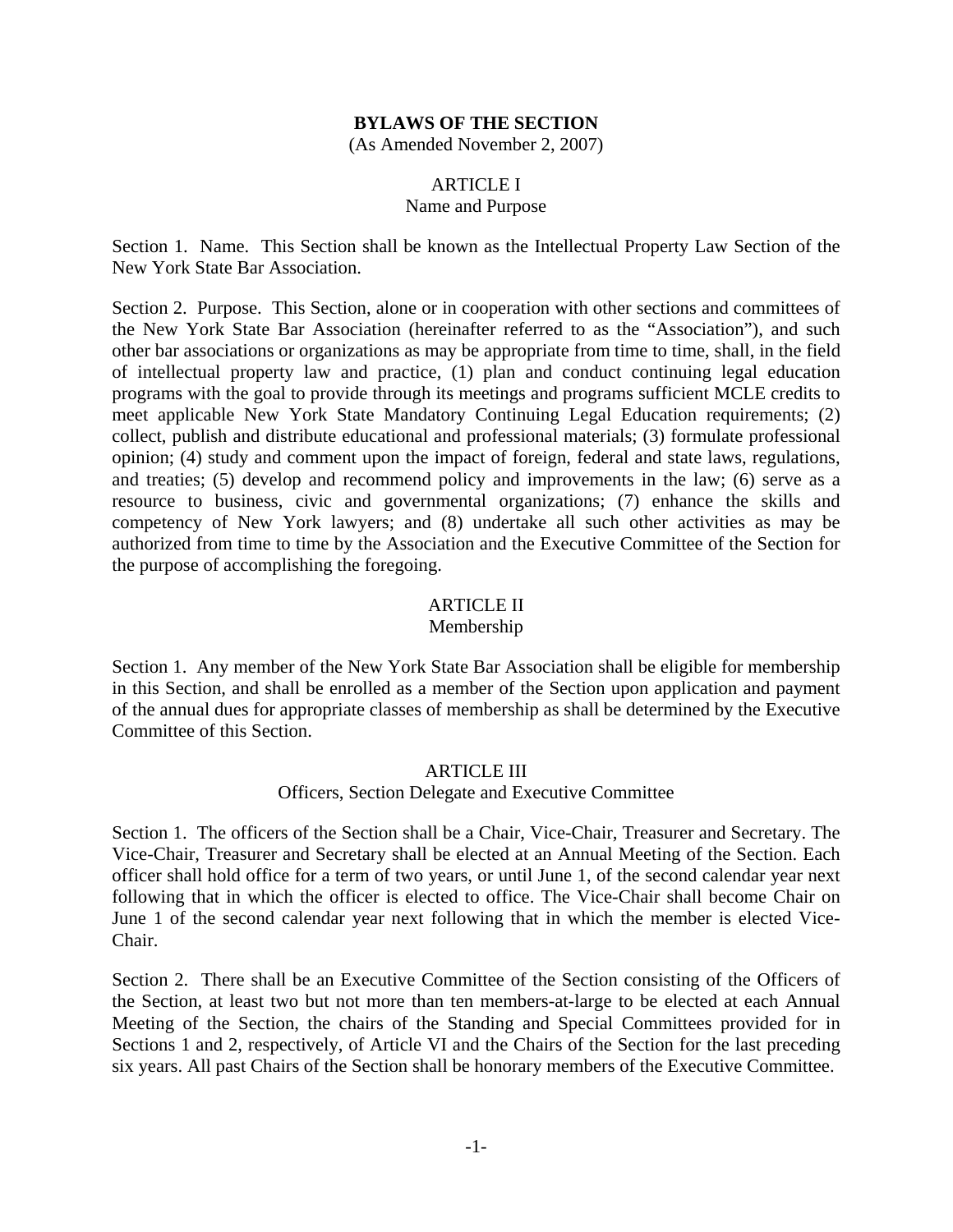Section 3. All officers and members of the Executive Committee who are elected at an Annual Meeting shall hold office for a term beginning on June 1 of the calendar year of that Annual Meeting in which they were elected and serve until their respective successors have been elected and take office. The Vice-Chair upon succeeding to the office of Chair pursuant to Section 1 of this Article shall hold office as Chair for a term beginning on June 1 and continuing until succeeded by a new Chair.

Section 4. The immediate past Chair shall serve as a Section Delegate to the House of Delegates of the Association. As to all other Section Delegates and alternate Delegates permitted by the Association's bylaws, or if the immediate past Chair shall decline to serve, the Vice-Chair shall nominate candidates for those positions for a two-year term to coincide with the Vice-Chair's term as Chair of the Section. Such candidates shall be elected to said positions upon a two-thirds vote of the Executive Committee members present at a meeting for which there is a quorum. In the event any Section Delegate shall become unable to serve or such position otherwise becomes vacant, then such vacancy shall be filled by the Chair of the Section nominating candidates to fill such positions. Such candidates shall be elected to said positions upon a two-thirds vote of the Executive Committee members present at a meeting for which there is a quorum. The alternate Delegate shall serve as Section Delegate during any vacancy of a Section Delegate position, or in the event that a Section Delegate is unable to attend any meeting of the House of Delegates or unable to perform his or her duties as a Section Delegate. Any Section Delegate or alternate Delegate elected to fill a vacancy shall serve until the end of the term to which the predecessor Section Delegate or alternate Delegate (as the case may be) was to serve."

### ARTICLE IV

## Nomination of Officers

Section 1. The Chair shall appoint a Nominating Committee of at least three members of the Section for a term of one year to coincide with the appointments of committee chairs, which Committee shall make and report nominations to the Section for the offices of members-at-large of the Executive Committee prior to each Annual Meeting of the Section. The Nominating Committee shall make and report nominations to the Section for the offices of Vice-Chair, Treasurer and Secretary prior to every other Annual Meeting of the Section. Other nominations for the same offices may be made from the Chair.

## ARTICLE V

## Duties of the Officers and of the Executive Committee

Section 1. Chair: This officer shall preside at all meetings of the Section and of the Executive Committee, shall be an ex officio member of all its committees, and shall perform such other duties and acts as usually pertain to this office. In the event the Chair determines that such duties cannot be fulfilled for any reason and for a limited period of time not to exceed three (3) months, the Chair shall be permitted to appoint the Vice-Chair to carry out all of the duties of the Chair for such a period.

Section 2. Vice-Chair: The Vice-Chair shall assist the Chair in the performance of that officer's duties when requested to do so. On the death or resignation of the Chair's term, the Vice-Chair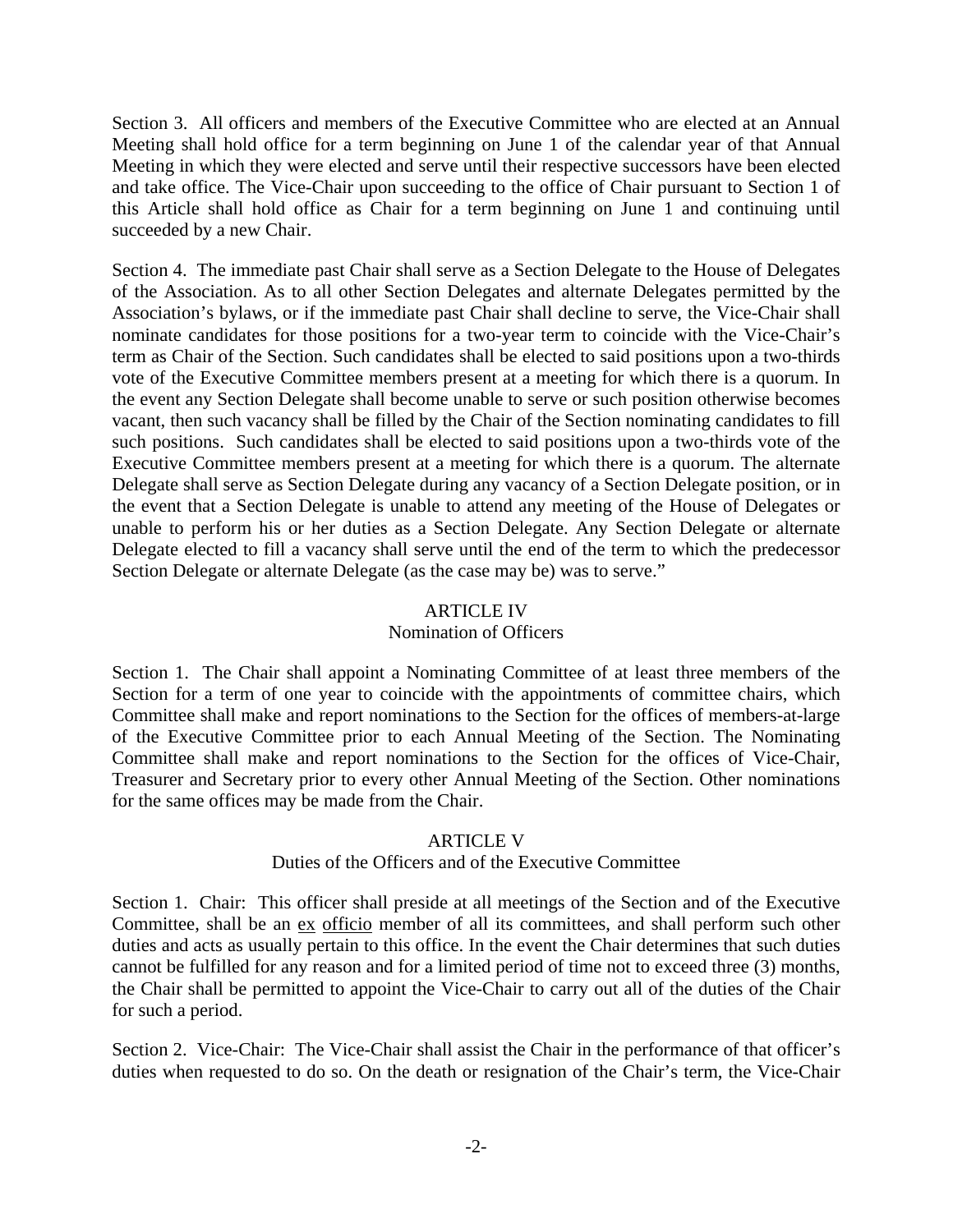shall be the Chair-elect of the Section. In the case of the Chair's disability, the Vice-Chair shall carry out the duties of the Chair but only for so much of the term as the disability continues.

Section 3. Treasurer: The Treasurer shall be the custodian of the fiscal books and records of the Section. It shall be the duty of the Treasurer to prepare the Section budget and to maintain liaison with appropriate fiscal officers of the New York State Bar Association and the Association's Treasurer, who has custody of the Section's funds. The Section Treasurer shall report upon the Section's finances at each meeting of the Executive Committee and at the Section Annual Meeting.

Section 4. Secretary: The Secretary shall be the custodian of all books, papers, documents and other property of the Section, except money and the fiscal books and records. The Secretary shall keep a true record of the proceedings of all meetings of the Section and of the Executive Committee, and shall mail notices of all meetings of the Executive Committee.

Section 5. Executive Committee: The Executive Committee shall have general supervision and control of the affairs and activities of the Section subject to the Bylaws of the New York State Bar Association and the Bylaws of the Section. It shall be responsible for the authorization of all commitments and contracts which shall entail the payment of money and for the expenditure of all monies collected by the Section or appropriated for the use and benefit of the Section. The Executive Committee shall meet at least once each year in conjunction with the Annual Meeting of the Section. The Executive Committee shall adopt its own rules of procedure, including rules as to the number of its members who shall constitute a quorum, the time and place of its meeting, and the form of notices of meeting to be given to its members; it may adopt rules declaring vacancies to exist in the Executive Committee upon failure of elected members to attend meetings.

Section 6. The Executive Committee, during the interim between the Annual Meetings of the Section, may fill vacancies in the offices of the Secretary, Treasurer and Vice-Chair. In the event that the offices of the Chair and Vice-Chair simultaneously become vacant, the Executive Committee may appoint a new Chair. The Executive Committee may also fill any vacancy arising in the Committee during the interim between Annual Meetings of the Section. Officers and Committee members so elected shall serve until the close of an Annual Meeting of the Section. The Executive Committee also may fill any vacancy in the position of Section delegate, including an elected Section delegate whose term of office has not yet commenced. A Section delegate so elected shall serve until the end of the term to which the delegate's predecessor was elected.

# ARTICLE VI

#### **Committees**

Section 1. Standing Committees: There shall be such Standing Committees as may from time to time be authorized by the Executive Committee. The Executive Committee has the authority to require members to belong to at least one committee. The chair and members of each Standing Committee shall be appointed by the Vice-Chair prior to the date at which he becomes Chair of the Section, to serve from then until the close of the next following Annual Meeting of the Section, and thereafter until their successors are appointed. The Chair of the Section may fill any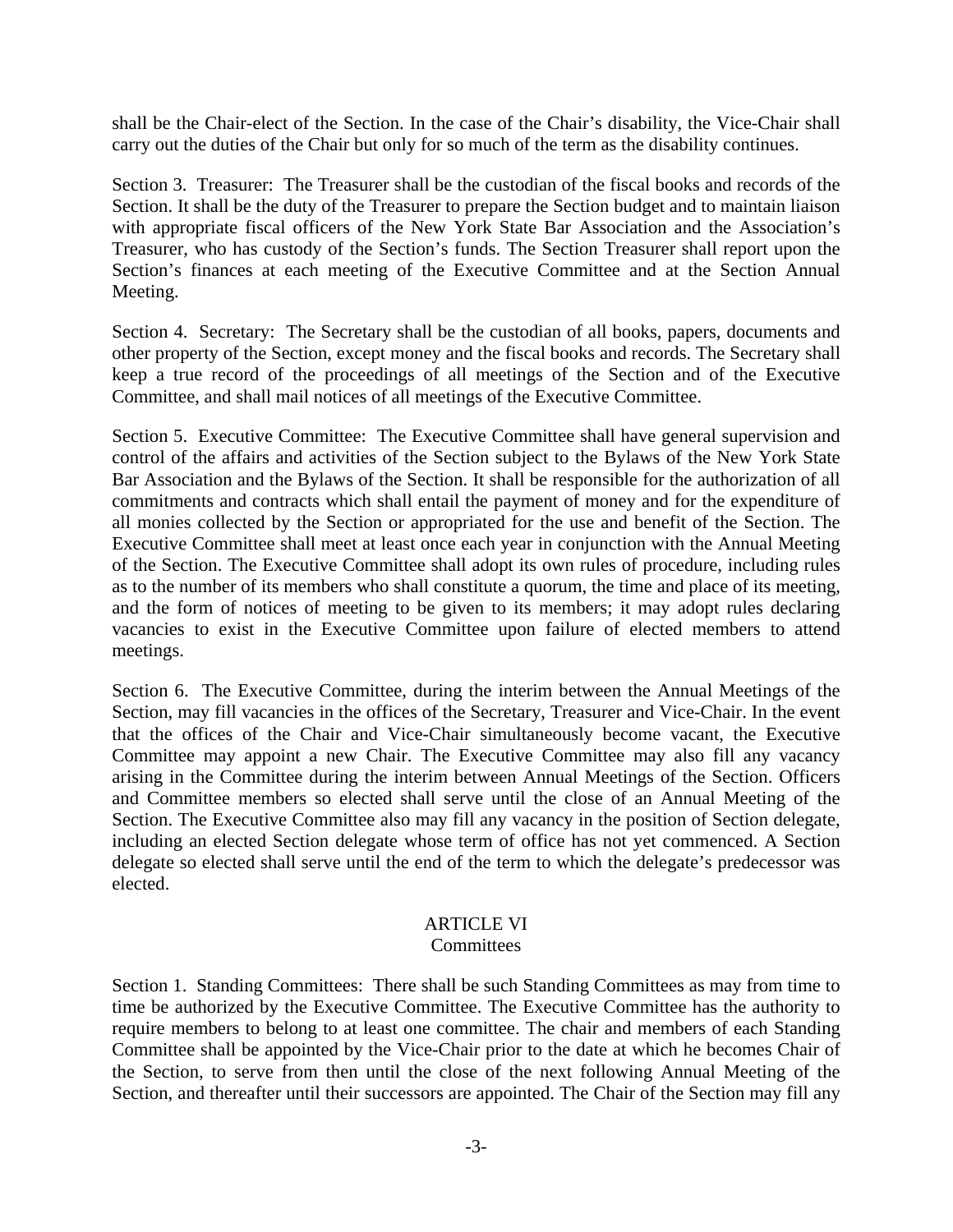vacancy in the chairing or membership of any Standing Committee and may make additional appointments to any Standing Committee during the term of office. It is strongly suggested that Standing Committees hold at least two committee meetings each year separate from the Section's fall and Annual Meeting.

Section 2. Special Committees: The Chair may from time to time create such Special Committees as are deemed necessary or desirable, and appoint the chairs and members thereof to serve during the Chair's term of office.

Section 3. Other Committees: The Chair may from time to time create such other committees as are deemed necessary or desirable, and appoint the chairs and members thereof to serve no longer than during the Chair's term of office.

Section 4. Administrative Committee: The officers of the Section shall constitute an Administrative Committee to counsel and advise the Chair with respect to the administration of the activities of the Section and its Committees.

Section 5. Task Forces: From time to time as the objectives of the Section may require, part or all of the operations and responsibilities of specified committees of the Section may be transferred pro tempore to a task force designated to such purpose. As many task forces as may be deemed desirable may be created by the Executive Committee. A task force shall consist of from five to fifteen members appointed by the Chair who shall appoint a chair and vice-chair of the task force from such membership. Each member shall serve until the task force's objective is achieved or for one year, if the objective has not yet been achieved. Members may be reappointed. Each task force shall establish its own procedures subject to the supervision and approval of the Executive Committee. Each task force shall be terminated by the Executive Committee when its objective has been achieved or for other good reason.

Section 6. Rotation and Renewal of Committee Chairs: It is the policy of this Section that except in special circumstances no person shall serve more than two full years in succession as Chair of any Committee. The Chair of any Committee may be removed at any time by a twothirds vote of the entire Executive Committee but only after consultation with the members of such Committee.

## ARTICLE VII Meetings

Section 1. The Annual Meeting of the Section shall be held at a time and place designated by the Executive Committee. Other meetings may be held at such times and places as may be designated by the Executive Committee. Section members shall be given advance written notice of all Section meetings.

Section 2. The members of the Section present at any meeting shall constitute a quorum for the transaction of business.

Section 3. All binding action of the Section shall be by a majority vote of the members present. Business to be transacted at the Annual Meeting of the Section shall conform to the Bylaws of